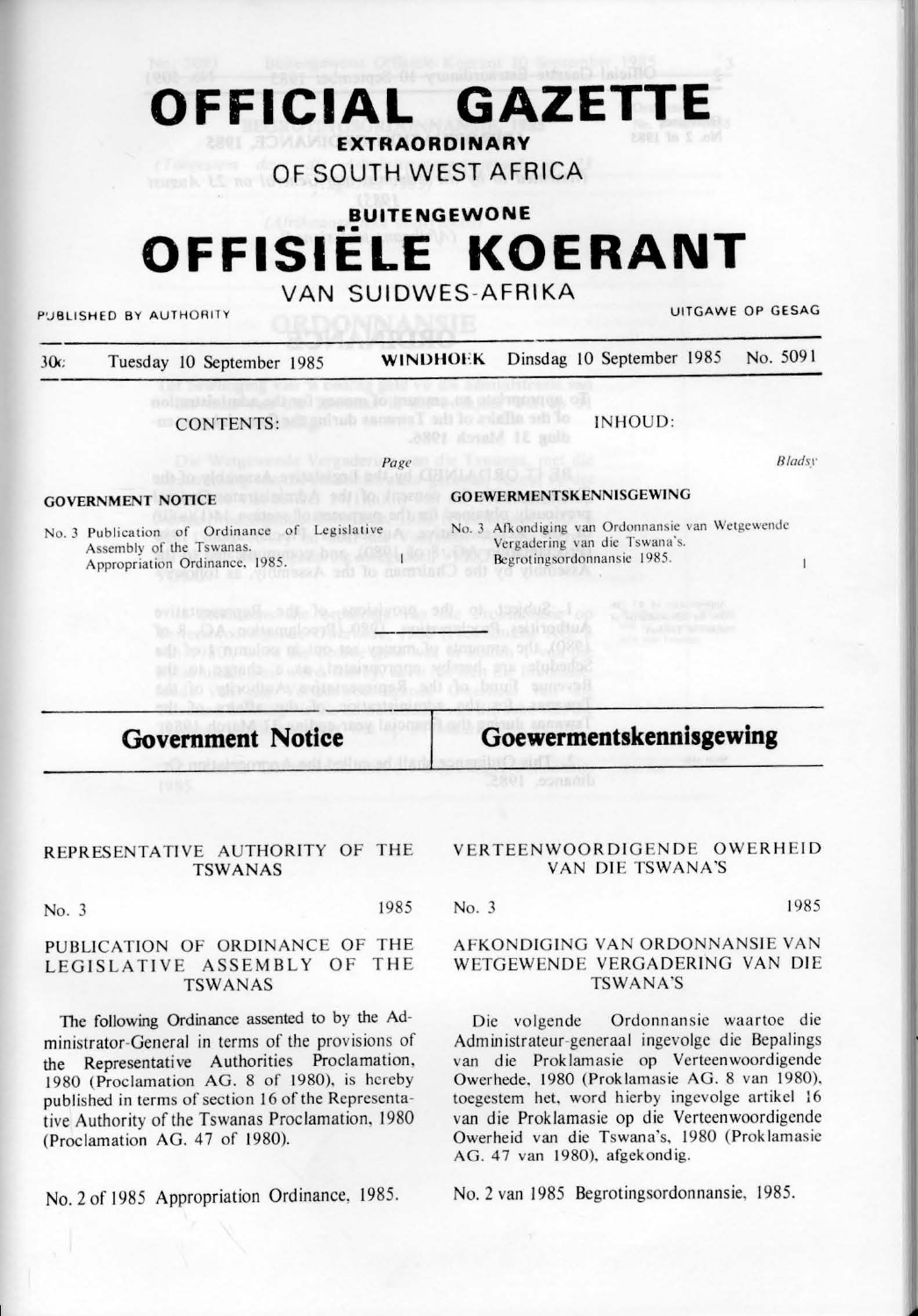**Ordinance No. 2 of 1985** 

ИАЯЗ

**GUORNT** 

#### **APPROPRlA TION ORDINANCE, 1985**

*(Assented to by the Administrator-General on 23 August 1985)* 

*(Aji-ikaans text signed)* 

## **ORDINANCE EXPIRITION ORDINANCE EXPIRIMENT**

**To appropriate an amount of money for the administration of the affairs of the Tswanas during the financial year ending 31 March 1986.** 

BE IT ORDAINED by the Legislative Assembly of the Tswanas, with the consent of the Administrator-General previously obtained for the purposes of section  $14(1)(a)(ii)$ of the Representative Authorities Proclamation, 1980 (Proclamation AG. 8 of 1980), and communicated to the Assembly by the Chairman of the Assembly, as follows:-

!. Subject to the provisions of the Representative Authorities Proclamation, 1980 (Proc lamation **AG. 8** of 1980). the amounts of money set out in column I of the Schedule are hereby appropriated, as a charge to the Revenue Fund of the Representative Authority of the Tswanas, for the administration of the affairs of the Tswanas during the financial year ending 31 March 1986.

2. This Ordinance shall be called the Appropriation Ordinance, 1985.

### **WETCHWENDE VERGADERING VAN DIE BAMAWST**

Appropriation of R7 786 000 for administration of affairs of Tswanas.

Ordonansie waartoe die toegestem het, word hierby ingevolgs artikel 16 van die Proklamasie op die Verteenwoordigende

No. 2 van 1985 Begrotingsordonnunsie, 1985.

aniwegaina Short title

> PUBLICATION OF ORDINAMICE OF LEGISLATIVE ASSEMBLY

YTIJOHTUA SVITATVE29AUS

1980 (Proclamation AG. 8 of 1980), is hereby

**COVERNMEN**